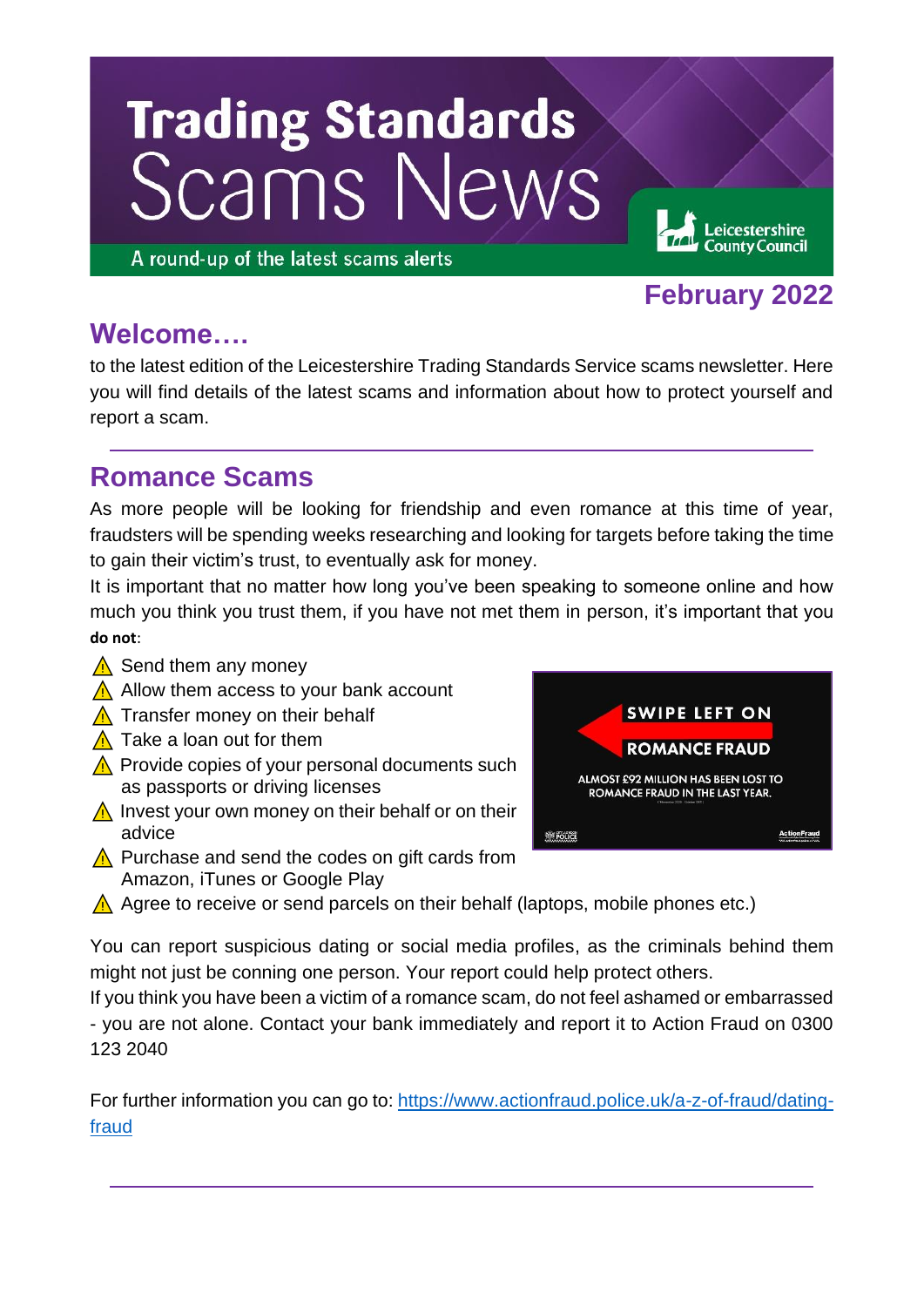### **Social Media Quizzes**



A fun quiz pops up on your Facebook feed or another social media platform. A few questions are answered to prove how well you know a friend. Or a short personality test is offered to match with a character from a favourite TV show.

These quizzes appear to be meaningless, but the intent behind them is to collect information. Beware of questions like: "What was the first car you owned?" "What is your mother's maiden name?". These are common security questions for insurance, banking, and credit card accounts. Sharing this information can lead to accounts being hacked, and personal and financial information being stolen.

This harmless quiz could let scammers crack your password and security questions and put you at risk of identity theft.

To find out how to further protect yourself go to: [https://www.actionfraud.police.uk/a-z-of](https://www.actionfraud.police.uk/a-z-of-fraud/identity-fraud-and-identity-theft)[fraud/identity-fraud-and-identity-theft](https://www.actionfraud.police.uk/a-z-of-fraud/identity-fraud-and-identity-theft)

### **Suspicious Calls**

Received a suspected spam text or call? All mobile customers using UK networks can report unwanted SMS messages or mobile phone calls to "7726". The number is easy to remember as it spells "SPAM" on an alphanumeric phone keypad. This will allow your mobile provider to investigate the number and potentially block it, if it's found to be fraudulent. These scams are usually aimed at encouraging you to hand over money, or your personal or financial information.

It can be hard to tell if a spam text or call is



or building society, or they might claim to be from your phone or broadband company. Other examples include criminals claiming to represent HMRC, the NHS and delivery companies.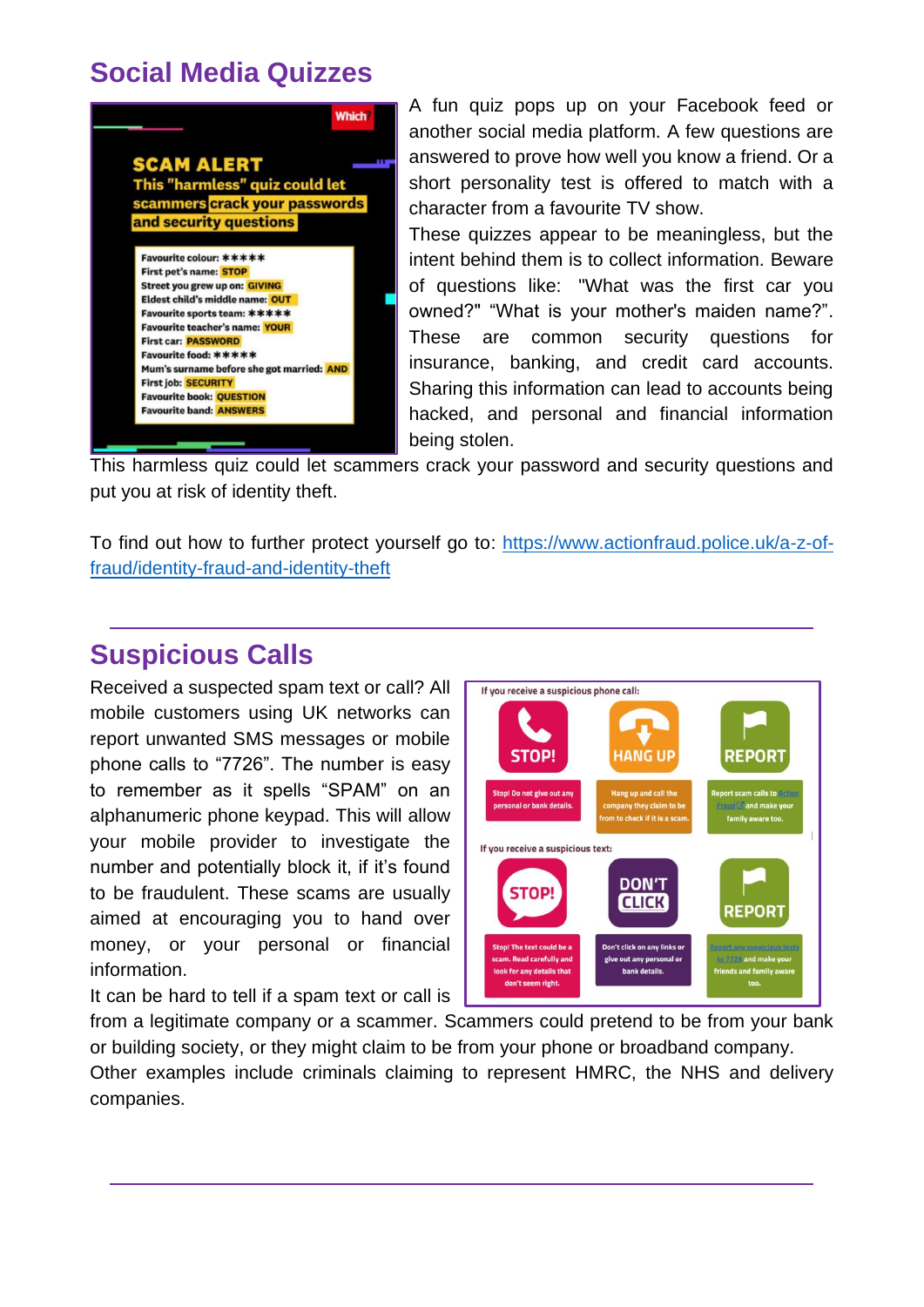#### **Scam Alert: fake Santander 'new payee' texts**



Fake texts claiming to be from Santander are circulating, suggesting that suspicious 'new payees' have been set up on your account. The first message tells the recipient that a 'new direct debit' has been established to a 'Ruby

Davies' based in Glasgow. This name has presumably been made up entirely – the recipient had never heard of them, and the link is nothing

#### to do with Santander.

The second message tells you that there has been suspicious attempt to add a new recipient on your account. Once again, the links take you to a site that's nothing to do with Santander.

#### **Always remember:**

 $\Lambda$  Scammers can make a text message appear in a thread of genuine messages from Santander, such as previously sent One Time Passcode (OTP) numbers. This is easily faked and isn't proof that it's from Santander



 $\Lambda$  Do not click on any links included in text messages or emails – instead contact your bank directly using the number on the back of your bank card, or through the 159 Stop Scams number.

 $\Lambda$  If you do click on a link do not provide bank or security details and never download software on to your device.

 $\Lambda$  You can report any suspicious text messages to your mobile network provider by forwarding the text message to 7726.

If you think you may have fallen victim to a fake text message, let your bank know via its genuine channels as soon as possible. Text messages and the formats used by banks are notoriously easy to clone, so these messages could be purporting to be from any bank.

#### **Out & About…**



Our Scams Liaison Officer has been out in the community to deliver scams awareness sessions to local groups. It's great to be able to go out and about again to meet the public in a Covid secure way. Scams talks mean we can offer face to face support again and to provide no cold calling door stickers and scams advice cards as well as giving residents the opportunity to pick up vital information about how to keep safe from scams.

If you would like to request a scams awareness talk for your local community group, you can get in touch via email at [tradingstandards@leics.gov.uk](mailto:tradingstandards@leics.gov.uk)